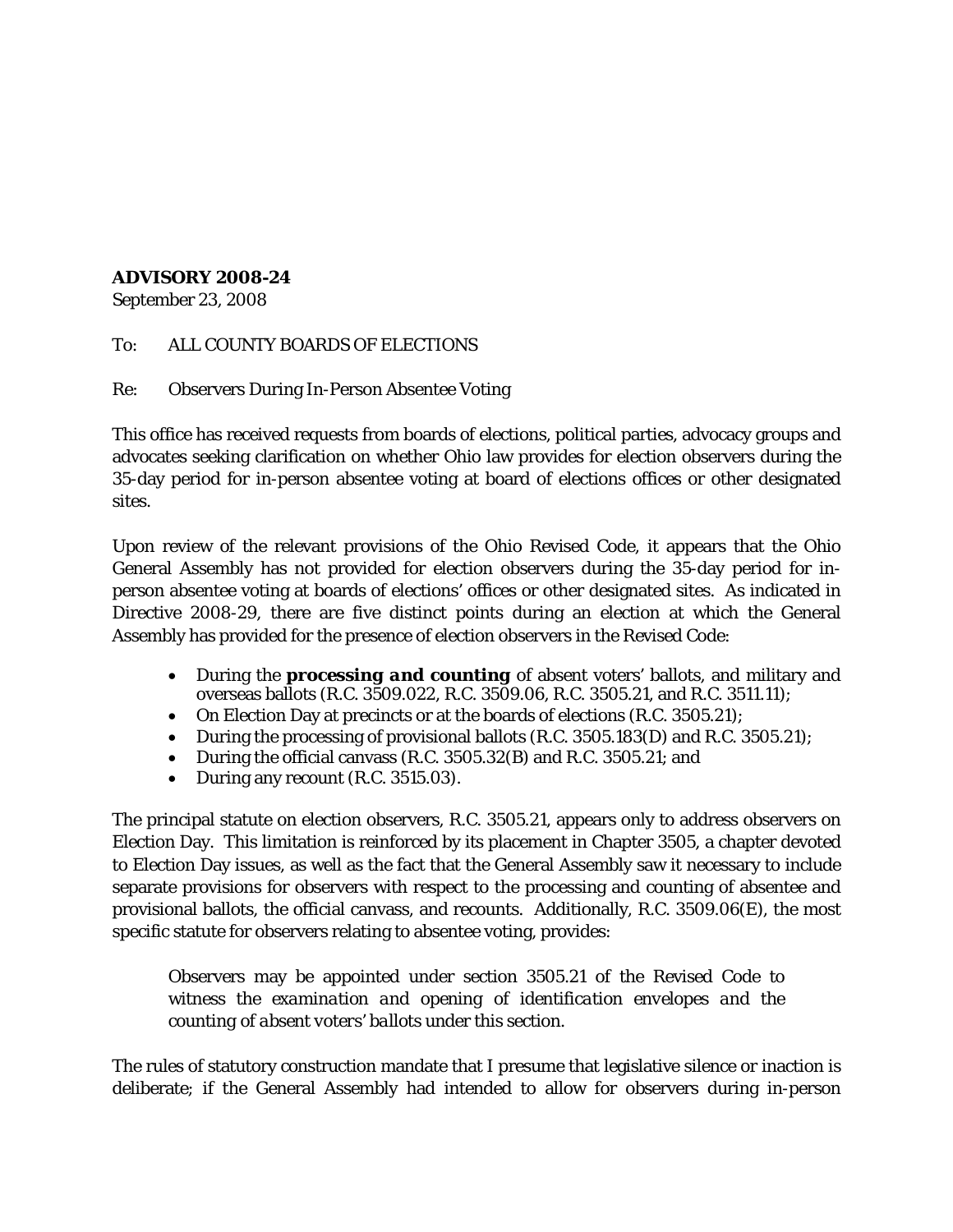absentee voting, it could have included such a provision in R.C. §§ 3509.04 and/or 3509.05, the statutes governing the delivery of absentee ballots to electors and the procedures for voting absentee ballots. Alternatively, when the General Assembly amended R.C. 3505.21 as part of Am. Sub H.B. 234 in 2006 – at the same time it first allowed for "no fault" in-person absentee voting during the 35-day period prior to Election Day – it could have amended 3505.21 to clearly apply to the in-person absentee voting period as well as Election Day. However, it did not. Instead, the General Assembly amended the provisions of R.C. 3505.21 (principal statute on election observers) and R.C. 3509.06 (counting of absent voters' ballots), without providing for the presence of observers during the 35-day period of in-person absentee voting before an election (other than during the processing and counting of absentee ballots).

In sum, the General Assembly has not specifically provided for election observers during the 35 day in-person absentee voting period immediately preceding Election Day. Additionally, the General Assembly appears to have intended to foreclose such observers during that time by limiting the expressly provided-for presence of observers, with respect to absentee voting, to the processing and counting of absentee ballots. For all of these reasons, I am advising Ohio's boards of elections that they are not required to allow election observers during the 35-day inperson absentee voting period immediately preceding Election Day.1

Individual boards may receive requests that they exercise their discretion to allow opportunities for observers to be present at board offices or satellite locations during hours when in-person absentee voting takes place. The allowance of these requests may result in court challenges based on disparate treatment between counties. If all boards operate consistently in following the advice contained in this advisory, which is issued pursuant to R.C. 3501.05(B), any litigation regarding this advisory would necessarily be centered on the secretary of state rather than individual boards, allowing boards to proceed with election preparation unhindered by litigation. In addition, no statute provides deadlines for filing requests to be observers or conduct of observers during periods of in-person absentee voting, leaving a board open to challenge on rules established for such observers by that individual board.

Finally, boards are advised and reminded that the Ohio Supreme Court has held that when a statute is open to two equally reasonable but differing interpretations, it is the court's duty to defer to the secretary of state's interpretation. Therefore, an opinion of a county prosecutor contrary to this advisory is subordinate to the advice and interpretation of law contained in this advisory or any other interpretation by the Secretary. *See, Whitman v. Hamilton County Bd. Of Elections,* 97 Ohio St. 3d 216, 2002-Ohio-5923.

 <sup>1</sup> Please remember that Directive 2008-67, allowing for the processing of absentee ballots prior to election day in some cases, and R.C. 3509.06(E), quoted above, do require that boards of elections must allow duly appointed observers to observe the processing of absentee ballots, even when that occurs prior to election day. However, such observers shall, according to law, be limited to observing the *processing* of absentee ballots, and are not specifically authorized to observe in-person absentee voting unless those processes occur in the same area.